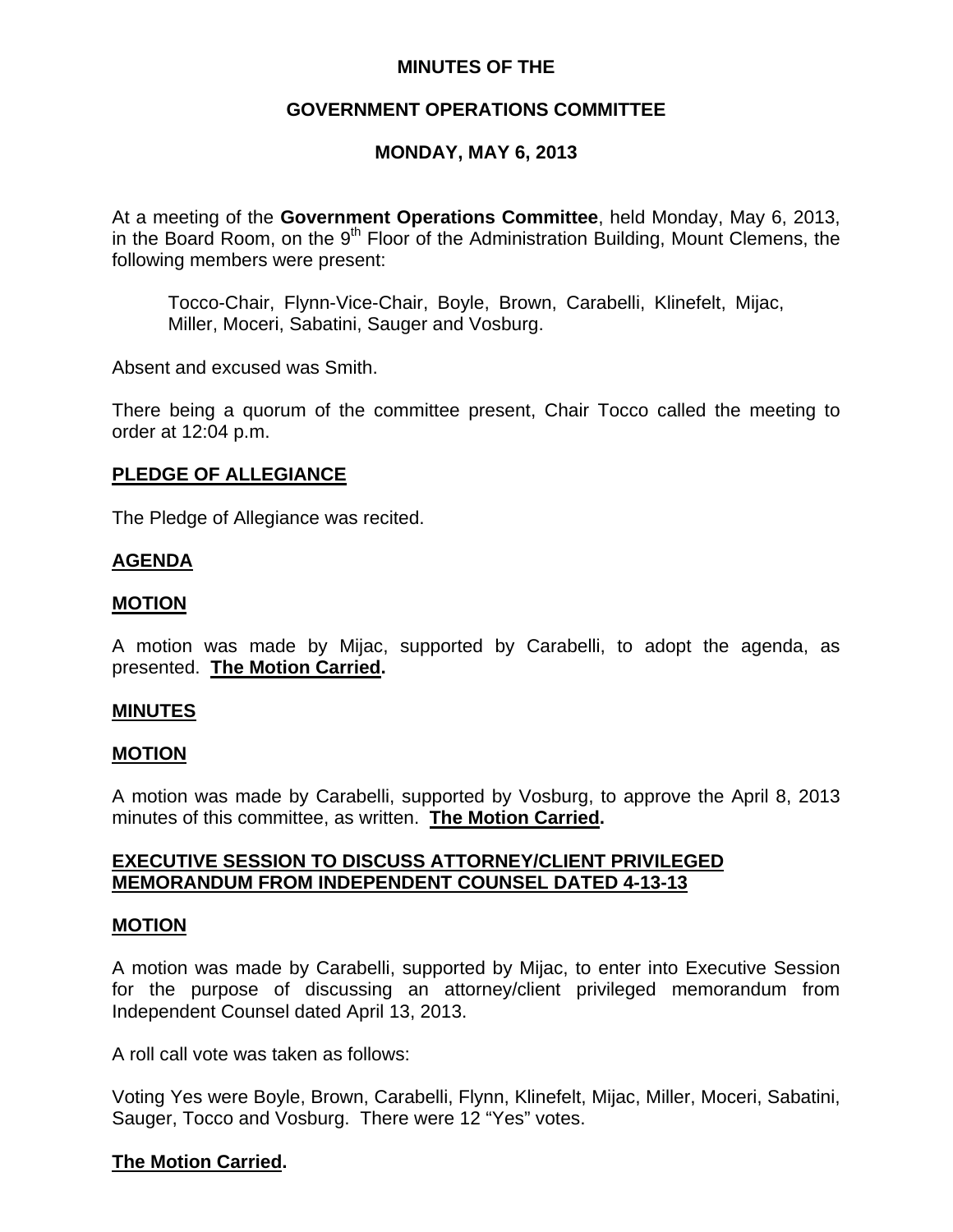#### **Minutes of the Government Operations Committee May 6, 2013 2**

In accordance with the motion, committee entered Executive Session at 12:06 p.m., with it concluding at 12:28 p.m.

# **EXECUTIVE SESSION TO DISCUSS LABOR NEGOTIATIONS**

#### **MOTION**

A motion was made by Vosburg, supported by Carabelli, to enter into Executive Session for the purpose of discussing labor negotiations.

A roll call vote was taken as follows:

Voting Yes were Boyle, Brown, Carabelli, Flynn, Klinefelt, Mijac, Moceri, Sabatini, Sauger, Tocco and Vosburg. There were 11 "Yes" votes.

### **The Motion Carried.**

In accordance with the motion, committee entered Executive Session at 12:30 p.m., with it concluding at 1:13 p.m.

## **MONUMENTATION AGREEMENT WITH GREAT LAKES GEOMATICS/ CLERK/REGISTER OF DEEDS**

Marty Dunn from Great Lakes Geomatics provided an overview of the agreement.

# **MOTION**

A motion was made by Vosburg, supported by Flynn, to forward to the Finance Committee a recommendation to approve the Macomb County Monumentation Agreement with Great Lakes Geomatics, LLC, in the amount of \$38,390.25 for grant year 2013.

Commissioner Vosburg referred to the Contract Review Request Routing Slip and noted that there was no sign off from Corporation Counsel. Frank Krycia stated that he was involved in the process and supports the agreement.

The following commissioners spoke: Brown and Flynn.

Chair Tocco called for a vote on the motion and **The Motion Carried.** 

### **MONTHLY REPORT FROM CORPORATION COUNSEL**

Frank Krycia reported on the activities of their office over the last month relative to the Board of Commissioners. He also noted the confidential memorandum that was provided to commissioners regarding litigation.

The following commissioners spoke: Carabelli, Tocco and Flynn.